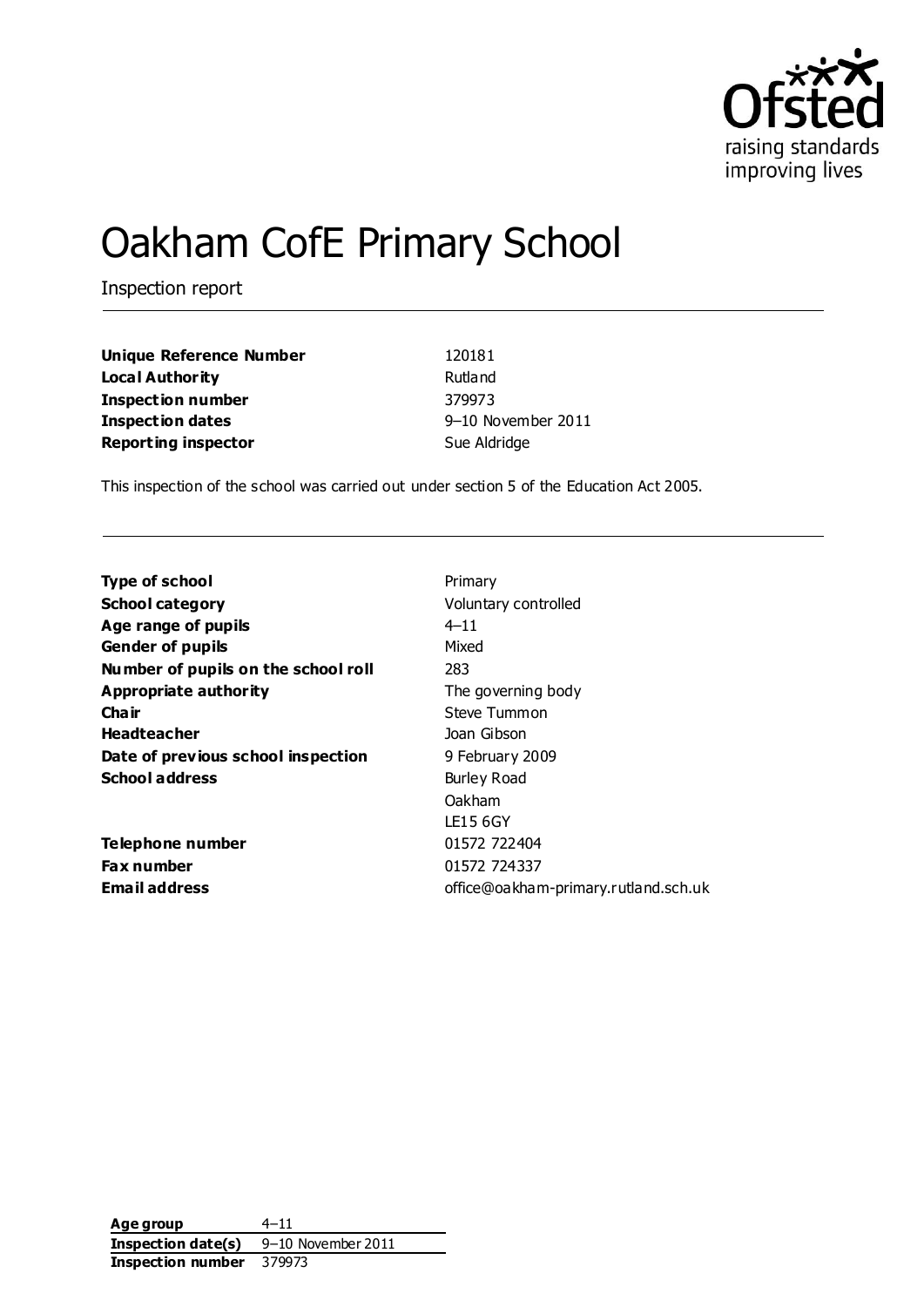The Office for Standards in Education, Children's Services and Skills (Ofsted) regulates and inspects to achieve excellence in the care of children and young people, and in education and skills for learners of all ages. It regulates and inspects childcare and children's social care, and inspects the Children and Family Court Advisory Support Service (Cafcass), schools, colleges, initial teacher training, work-based learning and skills training, adult and community learning, and education and training in prisons and other secure establishments. It assesses council children's services, and inspects services for looked after children, safeguarding and child protection.

Further copies of this report are obtainable from the school. Under the Education Act 2005, the school must provide a copy of this report free of charge to certain categories of people. A charge not exceeding the full cost of reproduction may be made for any other copies supplied.

If you would like a copy of this document in a different format, such as large print or Braille, please telephone 0300 123 4234, or email enquiries@ofsted.gov.uk.

You may copy all or parts of this document for non-commercial educational purposes, as long as you give details of the source and date of publication and do not alter the i nformation in any way.

To receive regular email alerts about new publications, including survey reports and school inspection reports, please visit our website and go to 'Subscribe'.

Piccadilly Gate Store St **Manchester** M1 2WD

T: 0300 123 4234 Textphone: 0161 618 8524 E: enquiries@ofsted.gov.uk W: www.ofsted.gov.uk

**Ofsted** 

© Crown copyright 2011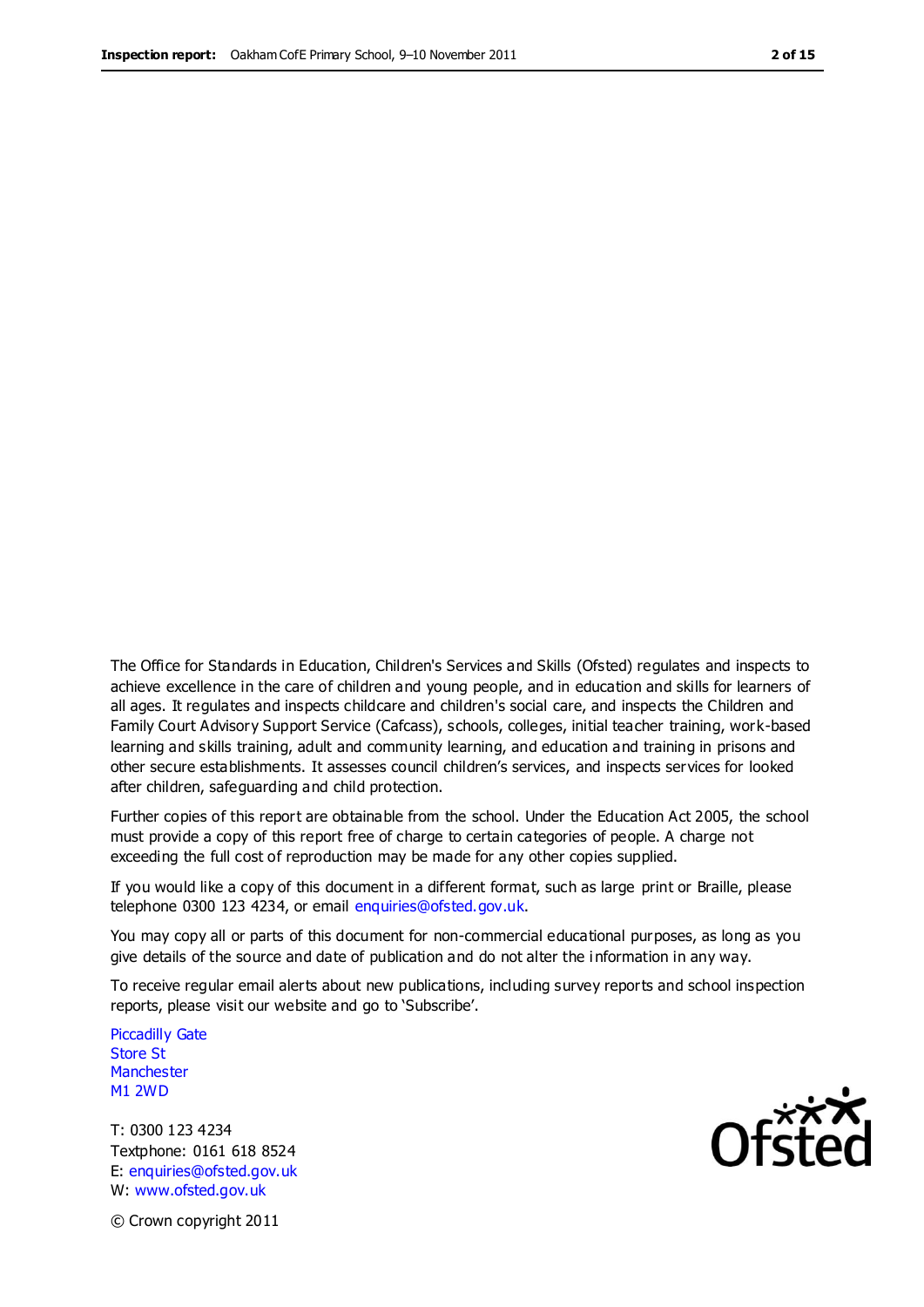### **Introduction**

This inspection was carried out by three additional inspectors, who observed 16 lessons. Altogether 12 teachers were observed and teaching was seen in all classes. Inspectors met informally with parents and carers. Meetings were held with members of the governing body, staff and pupils. Inspectors observed the school's work, and looked at policies, plans, school records, tracking information and data on pupils' attainment. Questionnaires completed by 58 parents and carers, pupils in Key Stage 2 and staff were scrutinised.

The inspection team reviewed many aspects of the school's work. It looked in detail at a number of key areas.

- $\blacksquare$  How successfully does the school meet the learning needs of boys, pupils with special educational needs and/or disabilities, pupils known to be eligible for free school meals, and higher attainers?
- $\blacksquare$  How successfully are school leaders using their evaluation of the performance of different groups to identify necessary developments and raise attainment in reading, writing and mathematics?
- Has the new building and associated development of a federation affected the progress of school improvement in any way?

### **Information about the school**

Oakham CofE Primary School is larger than average. Most pupils are of White British heritage; there are few who speak English as an additional language. There is specially resourced provision for 20 pupils with special educational needs and/or disabilities, and consequently the proportion of these pupils is higher than usual. This provision is managed by the school. The majority of pupils with special educational needs and/or disabilities are boys. A high proportion have a statement of special educational needs, mainly for autism, moderate or severe learning difficulties, or behavioural, emotional and social difficulties. Pupils with additional needs are taught wholly in designated classes, partly in these, or full-time in the main classes. The proportion of pupils known to be eligible for free school meals is low. A high percentage of pupils join or leave partway through their primary school education, particularly in Key Stage 2.

Since September 2011, the school has moved into new purpose-built accommodation and is in a 'soft federation' with a special school housed in the same building. The headteacher leads both schools and there are two separate governing bodies with a joint committee that oversees the work of the federation. A privately run nursery, The Ark, is also housed in the school building, but was not included in this inspection.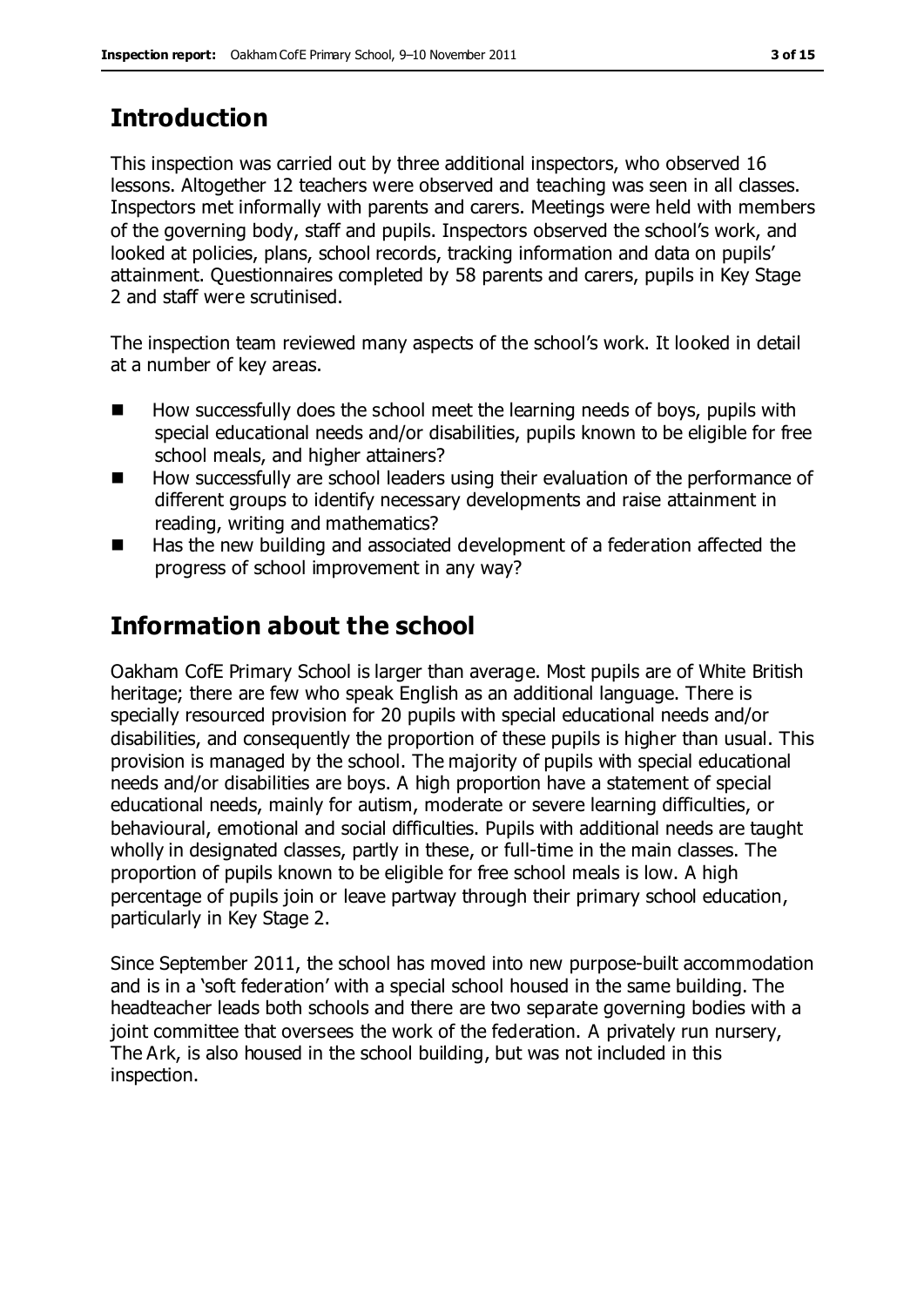### **Inspection judgements**

#### **Overall effectiveness: how good is the school? 2**

#### **The school's capacity for sustained improvement 2**

#### **Main findings**

Oakham CoE Primary School is a good school. Its greatest strength is the strong vision shared by the headteacher, governing body and staff, which results in an inclusive ethos and a determination to enable all pupils to succeed whatever their needs. In part, this is manifested by a splendid new school building, which is very well adapted to meet the needs of all groups that the school serves. Getting the 'Little Build' project from the governing body's original idea to reality has been the result of a great deal of hard work, particularly in the last three years. Pupils were fully involved in planning for the new school, and are delighted with it, as are the staff and the parents and carers. There is high parental confidence in the school and almost all pupils enjoy attending.

Because good provision is mostly well matched to their needs all groups, including boys and girls, those eligible for free school meals, and pupils with special educational needs and/or disabilities, make good progress from their widely varying starting points. The designated provision for pupils with special educational needs and/or disabilities is well integrated and is led and managed well. Pupils who are taught full-time in the designated classes also make good progress, although their attainment generally remains low because of the nature and extent of their learning difficulties. Teaching is good, although there are occasional inconsistencies, particularly in the extent to which teachers plan to meet individual needs, how well they make use of time and teaching assistants' skills, and the quality of feedback given to pupils.

Pupils' outcomes are mostly good, and the extent to which they embrace healthy lifestyles is outstanding. Pupils know how to keep themselves safe, contribute particularly well to the school and local communities, acquire enterprise skills and develop their basic skills well, so they are well placed to enter secondary schools when they leave. Staff provide a very high standard of pastoral care to pupils, particularly those whose circumstances make them particularly vulnerable. Parents and carers see the staff as 'caring and dedicated'.

The school has a good capacity to improve further. The issues identified at the last inspection have been addressed well, including developing a curriculum that is more enjoyable for pupils. The roles of middle leaders in monitoring and evaluation have been strengthened so that all are fully involved in these activities. As several parents and carers noted, the transition to the new school building has been very well managed. The setting of challenging targets and rigorous monitoring and evaluation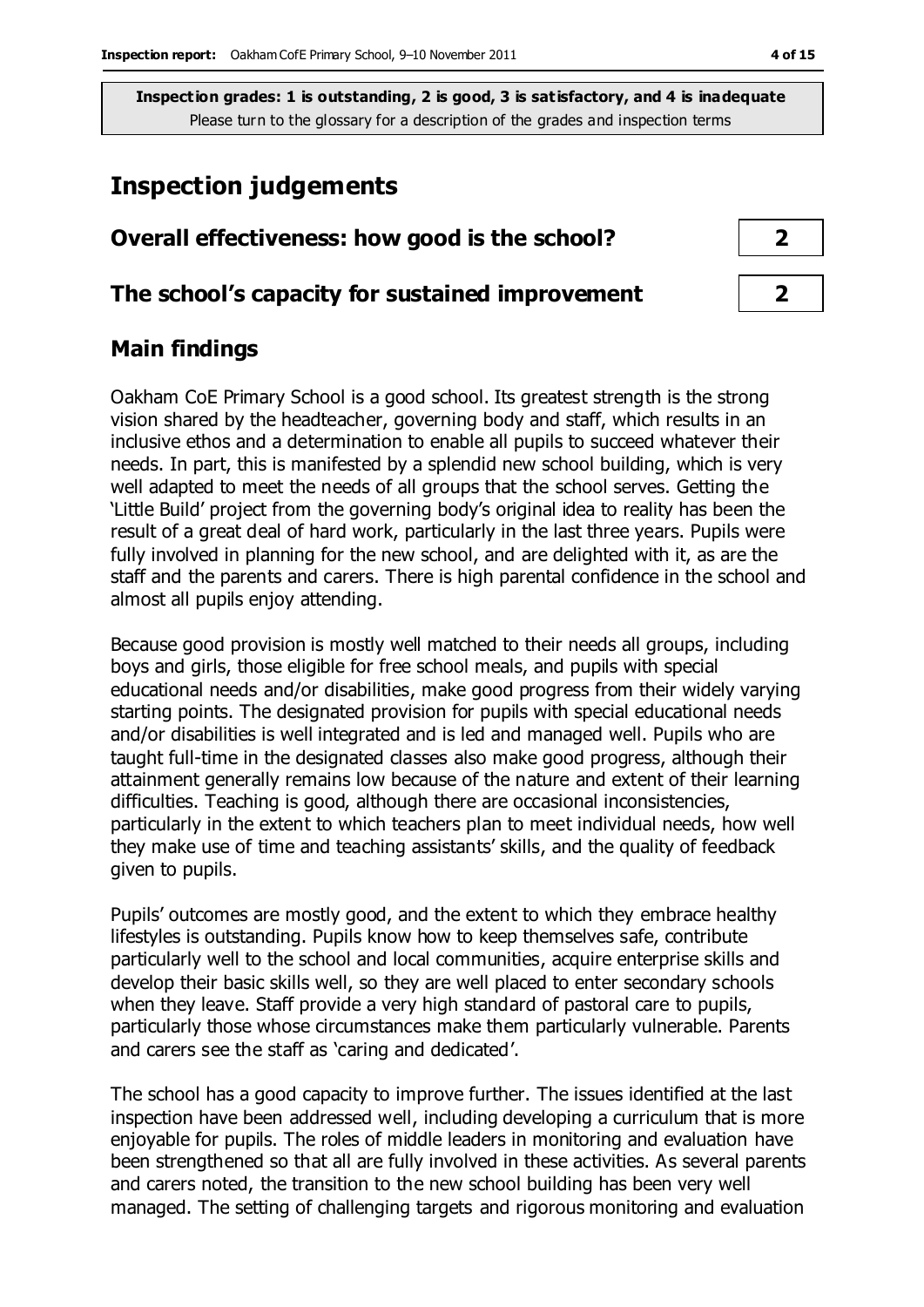of pupils' progress have been instrumental in ensuring that pupils continue to make good progress. However, the tracking and evaluation of the progress made by pupils with the lowest starting points is not providing a true picture of this; the setting of realistic targets for this group is recent. While the headteacher and governing body have been much occupied with the new building and matters relating to the federation, other improvements have continued, but evaluation of developments has not been consistently linked to measurable intended outcomes. As a result, the school is not easily able to show the impact of all its improvement work.

### **What does the school need to do to improve further?**

- Make the quality of teaching and learning consistently good or better by ensuring that:
	- all lesson planning shows clearly how the needs of pupils of different abilities are to be met throughout the lesson
	- whole-class teaching allows ample time for pupils to complete tasks
	- teaching assistants' skills are used to best effect in every lesson
	- feedback given to pupils always informs them clearly about how they can improve their work.
- Strengthen the effectiveness of self-evaluation by:
	- using national guidance to set realistic and challenging end-of-key stage targets for pupils who are working well below national averages, then tracking and evaluating their progress against these targets
	- identifying measurable success criteria for all planned developments and using these to demonstrate the impact of developments undertaken.

### **Outcomes for individuals and groups of pupils 2**

Children enter Reception with knowledge and skills that are broadly at the levels expected nationally for their age, although the literacy levels of a significant minority are low. Children get off to a good start and achieve well by Year 6. The quality of learning was typically good in the lessons observed, and school data and the work seen show that attainment is broadly average. However, this is not the full picture. A high proportion of the pupils who have low starting points join the school during Key Stage 2, and most who enter at expected levels attain standards that are above average because they make good progress through both key stages. The school sets challenging targets for all pupils, although realistic target setting for pupils with special educational needs and/or disabilities is at an early stage of development. As a result, the school's tracking misleadingly shows a high proportion of pupils who are not making 'expected' progress. In reality, pupils who have special educational needs and/or disabilities make good progress because their needs are met well.

Pupils' behaviour is good, and on occasions it is outstanding. The school welcomes those who have been excluded from other schools or are at risk of this. These pupils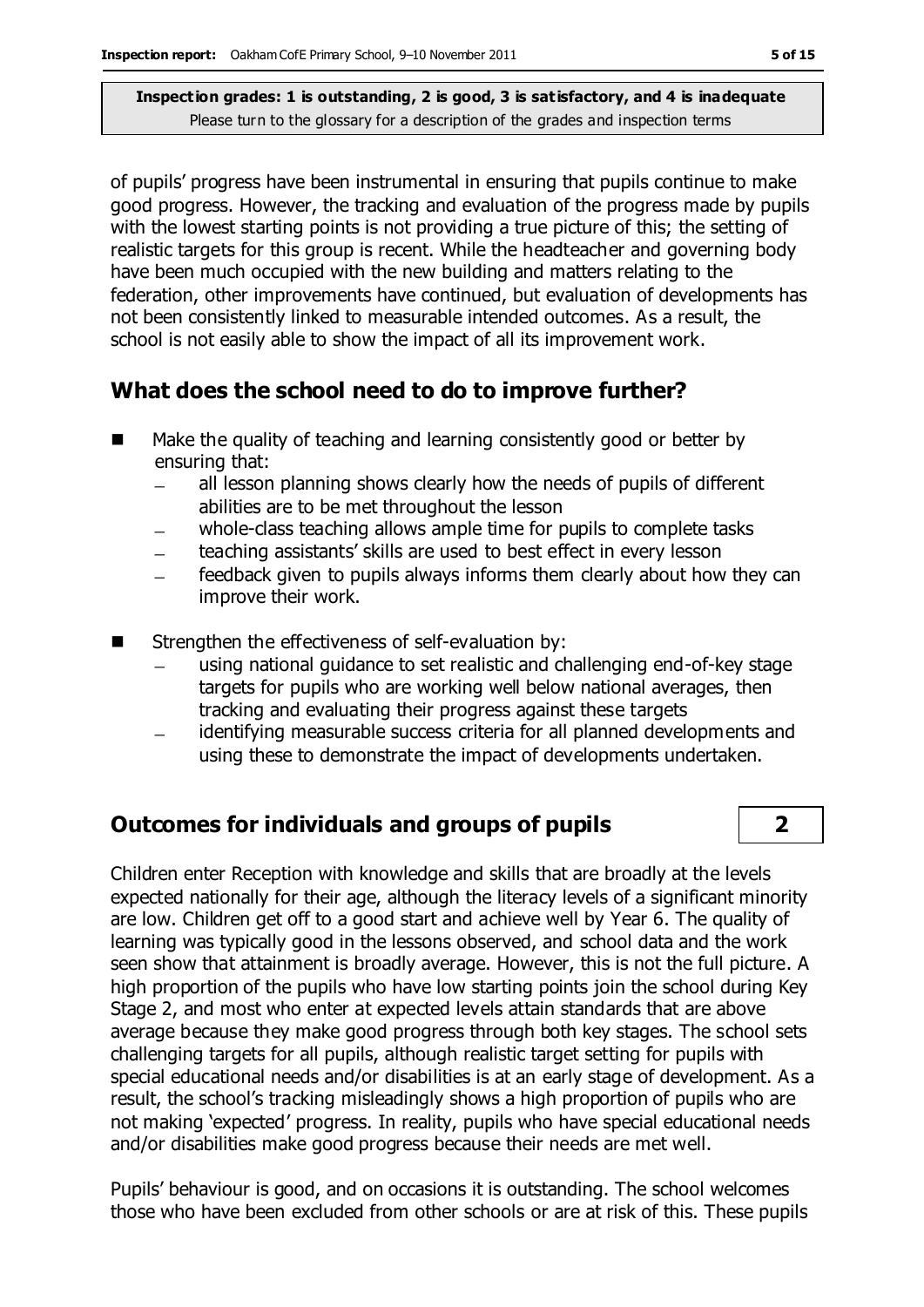make good progress in improving their behaviour and emotional adjustment. In lessons, pupils show interest and enthusiasm for learning and are keen to answer questions and talk with partners about topics so that they learn from one another. They listen carefully to staff and to one another, and show respect for and understanding of those with differences. They support one another in class. When working independently, they do so sensibly and complete a good volume of work. Pupils with special educational needs and/or disabilities co-operate well with the adults or other pupils who support them. They are not over-reliant on adult support because staff ensure that they do as much themselves as possible. Many benefit from the role models provided by other pupils.

Pupils' social development is particularly strong. All develop their oral communication skills well and standards of speaking are high for many. There are good opportunities for all pupils to shine. During the inspection, an excellent assembly featured a very professional presentation by one of the designated classes that showed the challenging outdoor activities they had enjoyed during a recent residential school journey. Pupils develop a good understanding of other cultures and customs and the school is a harmonious and cohesive community. Older pupils actively promote healthy living in their roles as Olympic Ambassadors and by running the school's Fair Trade tuck shop.

| Pupils' achievement and the extent to which they enjoy their learning                                                     |                         |
|---------------------------------------------------------------------------------------------------------------------------|-------------------------|
| Taking into account:                                                                                                      | 3                       |
| Pupils' attainment <sup>1</sup>                                                                                           |                         |
| The quality of pupils' learning and their progress                                                                        | 2                       |
| The quality of learning for pupils with special educational needs and/or disabilities<br>and their progress               | 2                       |
| The extent to which pupils feel safe                                                                                      | $\overline{\mathbf{2}}$ |
| Pupils' behaviour                                                                                                         | $\overline{\mathbf{2}}$ |
| The extent to which pupils adopt healthy lifestyles                                                                       | 1                       |
| The extent to which pupils contribute to the school and wider community                                                   | $\overline{\mathbf{2}}$ |
| The extent to which pupils develop workplace and other skills that will<br>contribute to their future economic well-being | $\overline{\mathbf{2}}$ |
| Taking into account:                                                                                                      |                         |
| Pupils' attendance <sup>1</sup>                                                                                           | 3                       |
| The extent of pupils' spiritual, moral, social and cultural development                                                   | 2                       |

#### These are the grades for pupils' outcomes

#### **How effective is the provision?**

 $\overline{a}$ 

Key strengths of teaching include good working relationships with pupils, and secure

<sup>&</sup>lt;sup>1</sup> The grades for attainment and attendance are: 1 is high; 2 is above average; 3 is broadly average; and 4 is low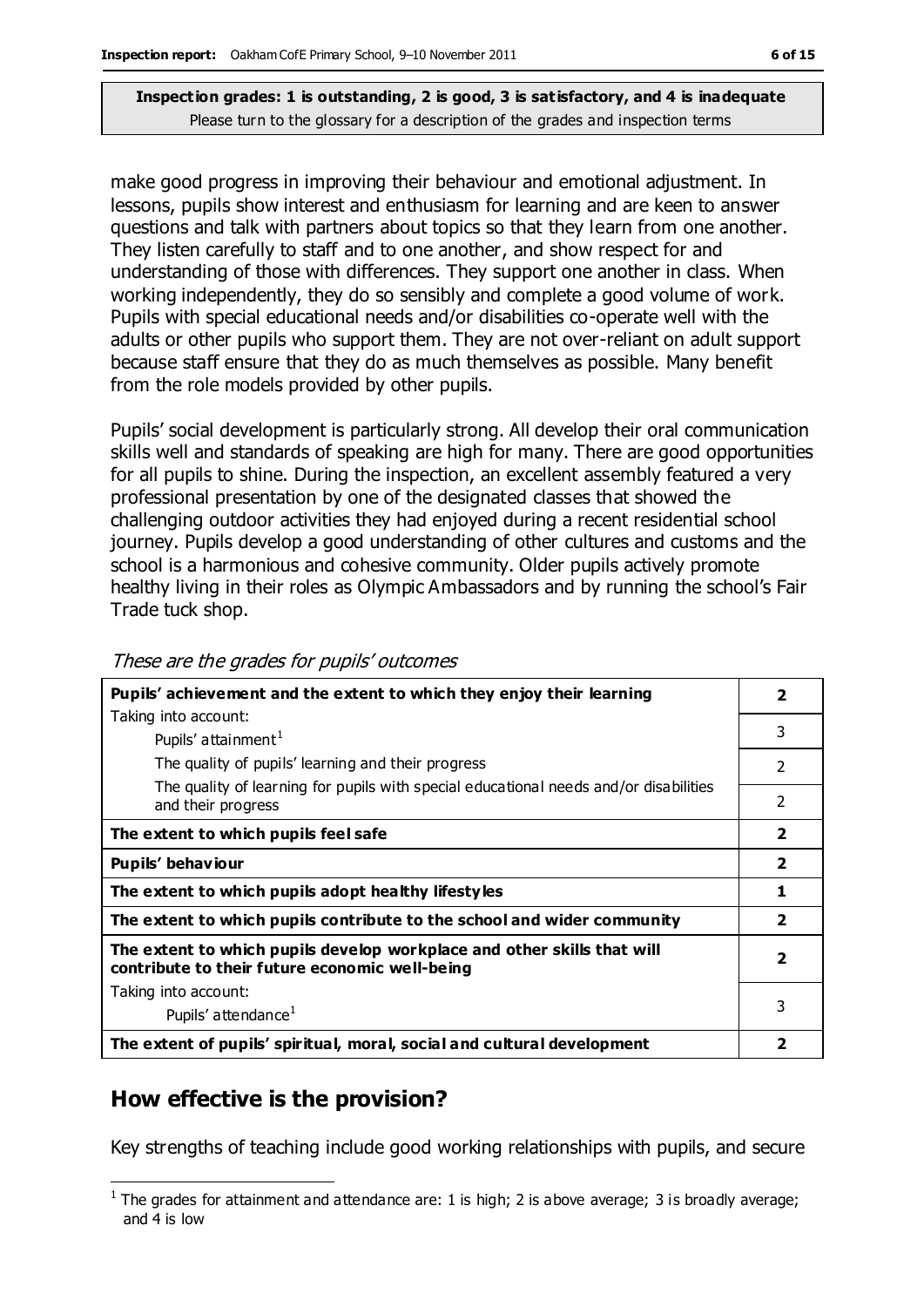management of their behaviour. In some cases, teachers have excellent rapport with pupils who have found learning difficult in other schools, and this supports pupils' learning well. Teaching makes effective use of information and communication technology (ICT) to present information, enabling pupils to interact with it and learn at home. Resources are good and are generally used well to support learning. Tasks and resources are varied to suit pupils' needs, but occasionally this does not go far enough. At its best, there is suitable work provided for those who are particularly advanced, such as algebraic equations for those in Year 6 who have already reached the higher levels. Most lessons proceed at a good pace although occasionally, wholeclass teaching leaves too little time for pupils, particularly the most able, to tackle independent tasks. This also means that the skills of teaching assistants are not always used to best effect. Teachers usually give oral feedback and mark pupils' work thoroughly, but this does vary, so that a few pupils receive justified praise but few pointers for improving their work. Nonetheless, most pupils are aware of what their learning targets are.

Skilled teaching for pupils with special educational needs and/or disabilities is supplemented by good quality support from teaching assistants across the school. Staff successfully use approaches such as signing and symbols with text to support pupils' communication skills, as well as visual timetables to alert pupils to changes of activity. Good quality individual education plans support those with more pronounced difficulties, and targets from these appear in lesson planning. All pupils benefit from suitable interventions or additional programmes, such as booster classes and speech therapy. Provision has been considerably enhanced by the new accommodation. The hygiene room, hoists and tracking in classrooms, the hydrotherapy/swimming pool and sensory room support pupils' needs well.

By linking subjects together and taking account of pupils' interests, the curriculum has become more appealing. Literacy and ICT skills are developed particularly well through the topics. However, the school has yet to formally evaluate this innovation, so its full impact is not yet evident. Extra-curricular clubs offer a good range of sporting activities and opportunities for pupils to develop their interests; visitors, visits and school residential journeys add enjoyment and help to bring learning to life.

Pupils are well supported in making the move from one class to the next, as well as preparing to leave school. Procedures for promoting good behaviour are consistently applied and effective. The school is successful in encouraging attendance, although this has not been better than average for the last few years.

| The quality of teaching                                                  |  |
|--------------------------------------------------------------------------|--|
| Taking into account:                                                     |  |
| The use of assessment to support learning                                |  |
| The extent to which the curriculum meets pupils' needs, including, where |  |

These are the grades for the quality of provision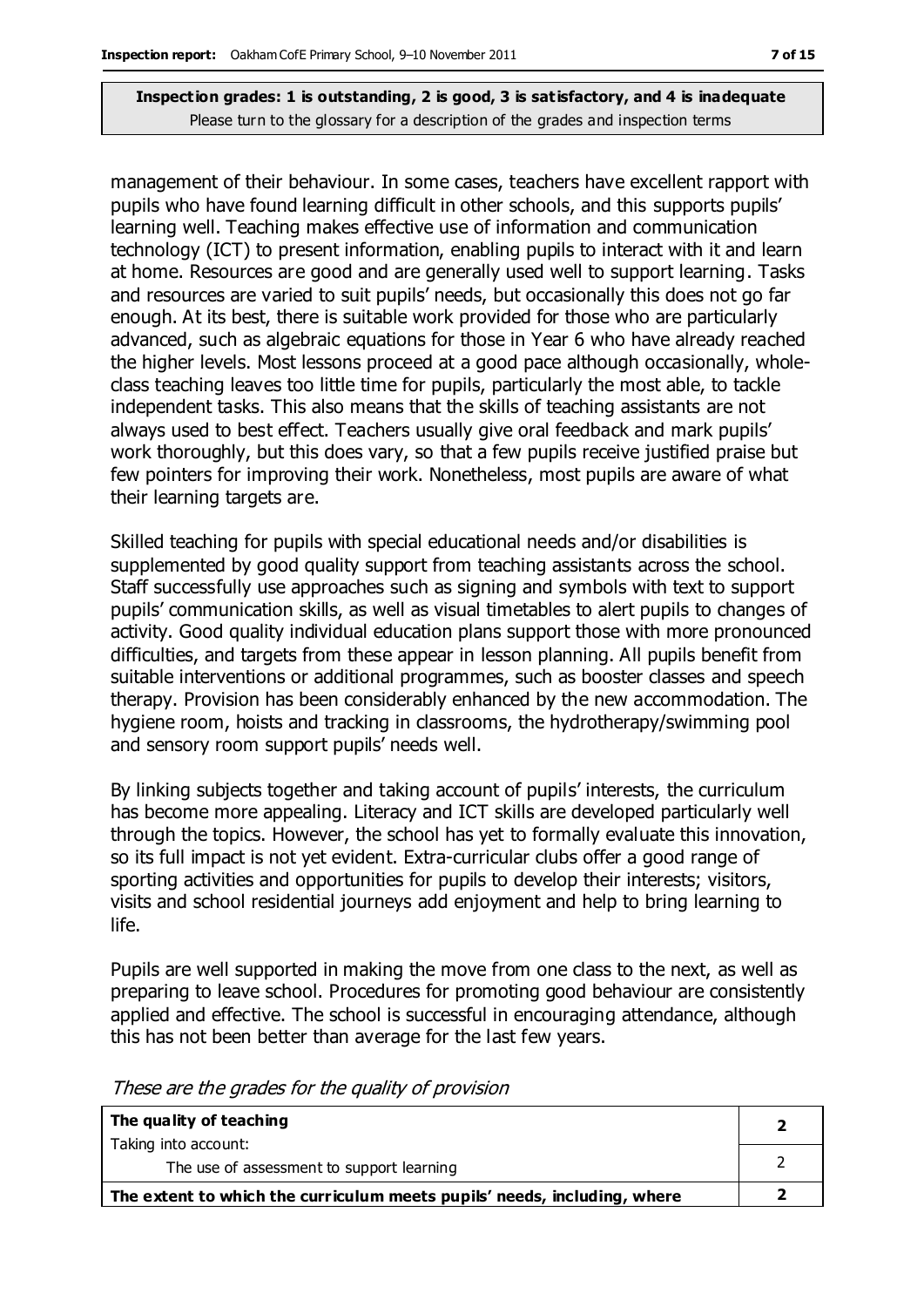| relevant, through partnerships                  |  |
|-------------------------------------------------|--|
| The effectiveness of care, guidance and support |  |

#### **How effective are leadership and management?**

The headteacher and governing body work well together to articulate high expectations that are shared by the staff. Leaders use data effectively to diagnose strengths and weaknesses, but are not always able to show the impact of developments undertaken because planning does not consistently include measurable success criteria. Staff are held to account for the progress that pupils make. Teaching is monitored regularly with a particular focus in mind, and evaluated in terms of its effectiveness in promoting pupils' progress. Despite clarity about what is expected, full consistency across the school has not yet been achieved.

The governing body contributes strongly to the school's strategic direction, and through its committees keeps the work of the school under review. Its members are most supportive, visiting the school regularly and leading some extra-curricular activities. They take part in the processes of development planning and selfevaluation but in recent years, while several have been active in managing the building project and preparing for federation, they have not systematically checked that all policies are up to date. They ensure that safeguarding arrangements meet requirements and reflect good practice. Child protection arrangements are good and staff are well trained in safeguarding matters. For instance, key staff are trained to carry out physical intervention and those who work with the youngest have training in paediatric first aid. Suitable checks are carried out on staff when they are recruited and these are correctly recorded.

The strong commitment to inclusion is reflected in the careful checking that pupils in all groups perform equally well. Suitable action is taken to ensure that any gaps in achievement are closed. For example, provision to encourage boys' writing has been enhanced, and this has had a positive effect on their attainment. The promotion of community cohesion is satisfactory. Planning to develop this area has lacked detail about intended outcomes and so little evaluation has been carried out of the impact of the actions taken to promote it. Nonetheless, related outcomes are good and there is a strong impetus for the school to play a central role in overall community provision. Staff share their skills and expertise, such as in assessment, with other schools in the area and suitable further work is planned, for example with partners such as the children's centre.

**The effectiveness of leadership and management in embedding ambition and driving improvement** Taking into account: The leadership and management of teaching and learning **2** 2 **The effectiveness of the governing body in challenging and supporting the 2**

These are the grades for leadership and management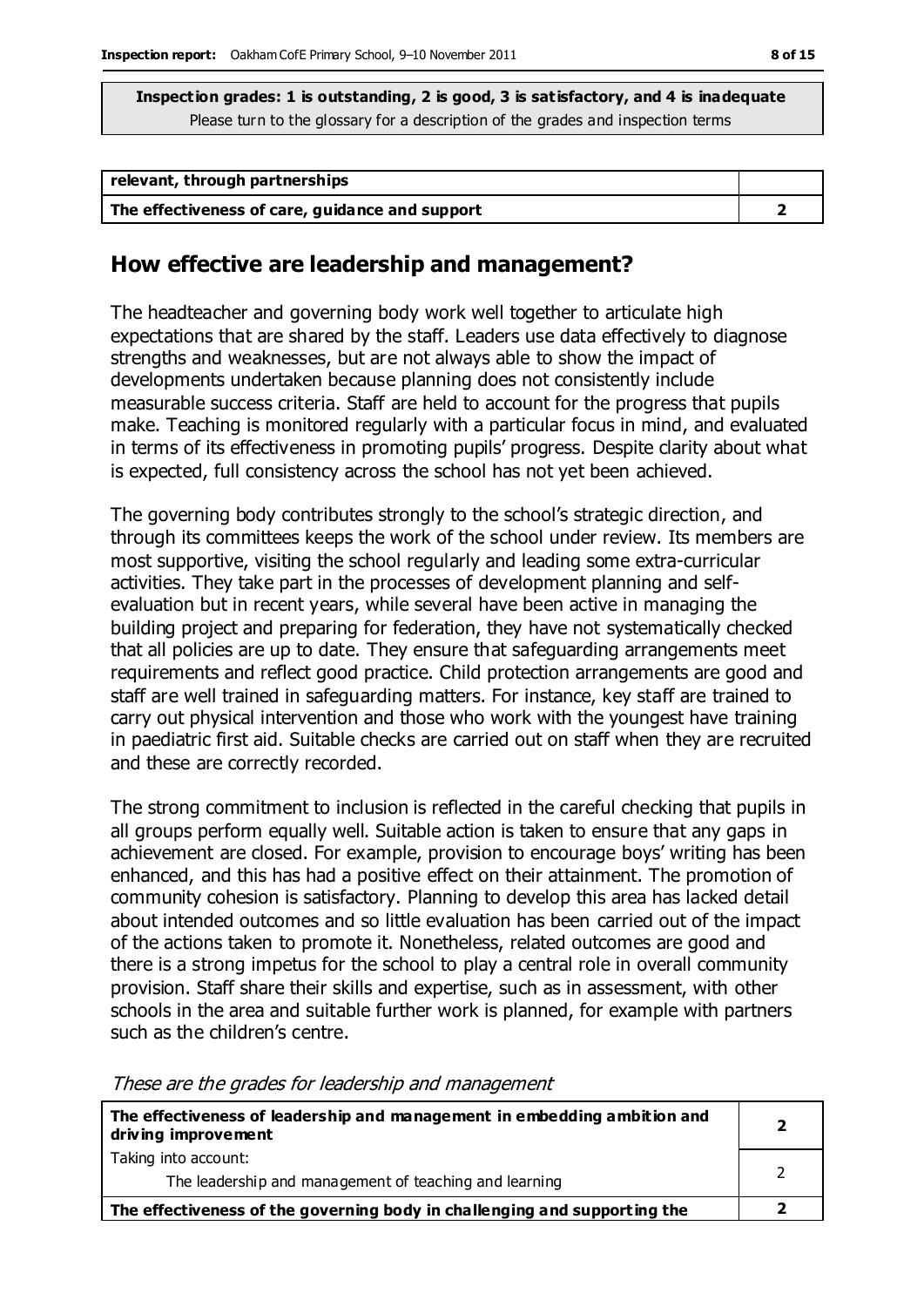| school so that weaknesses are tackled decisively and statutory responsibilities<br>met                 |                         |
|--------------------------------------------------------------------------------------------------------|-------------------------|
| The effectiveness of the school's engagement with parents and carers                                   | 2                       |
| The effectiveness of partnerships in promoting learning and well-being                                 | 2                       |
| The effectiveness with which the school promotes equality of opportunity and<br>tackles discrimination | 2                       |
| The effectiveness of safeguarding procedures                                                           | $\overline{\mathbf{2}}$ |
| The effectiveness with which the school promotes community cohesion                                    | 3                       |
| The effectiveness with which the school deploys resources to achieve value for<br>money                | 2                       |

### **Early Years Foundation Stage**

Preparation for starting school effectively involves children and their parents and carers, so children settle well. Because the provision is good, children make good progress in all areas of learning. By the end of Reception, they achieve particularly well in speaking and listening, knowledge and understanding of the world, creative and physical development. The curriculum reflects children's interests so they are keen to learn. The new accommodation offers far more opportunities for learning outside. Staff are taking advantage of this, but as yet not all areas of learning are equally well represented indoors and out. Staff set challenging targets for children. Robust assessment is used well to plan a good range of appealing activities, most of which are chosen by children. These enable children to practise and extend their skills. Children develop good independence skills, learn about hygiene and how to stay safe, and enjoy physical activity. Sessions led by adults are taught well, and children's different needs are met well. There is a good range of ways of involving parents and carers in children's learning, and each child has an electronic 'learning journal' which is readily accessible to parents and carers.

Leadership of the provision is good. The leader has built an enthusiastic team of staff. Evaluation is used effectively to identify further developments. For instance, leaders recognise the need to work more extensively with pre-school settings to boost children's early literacy skills on entry, and liaison has already begun.

These are the grades for the Early Years Foundation Stage

| <b>Overall effectiveness of the Early Years Foundation Stage</b>             |  |
|------------------------------------------------------------------------------|--|
| Taking into account:                                                         |  |
| Outcomes for children in the Early Years Foundation Stage                    |  |
| The quality of provision in the Early Years Foundation Stage                 |  |
| The effectiveness of leadership and management of the Early Years Foundation |  |
| Stage                                                                        |  |

#### **Views of parents and carers**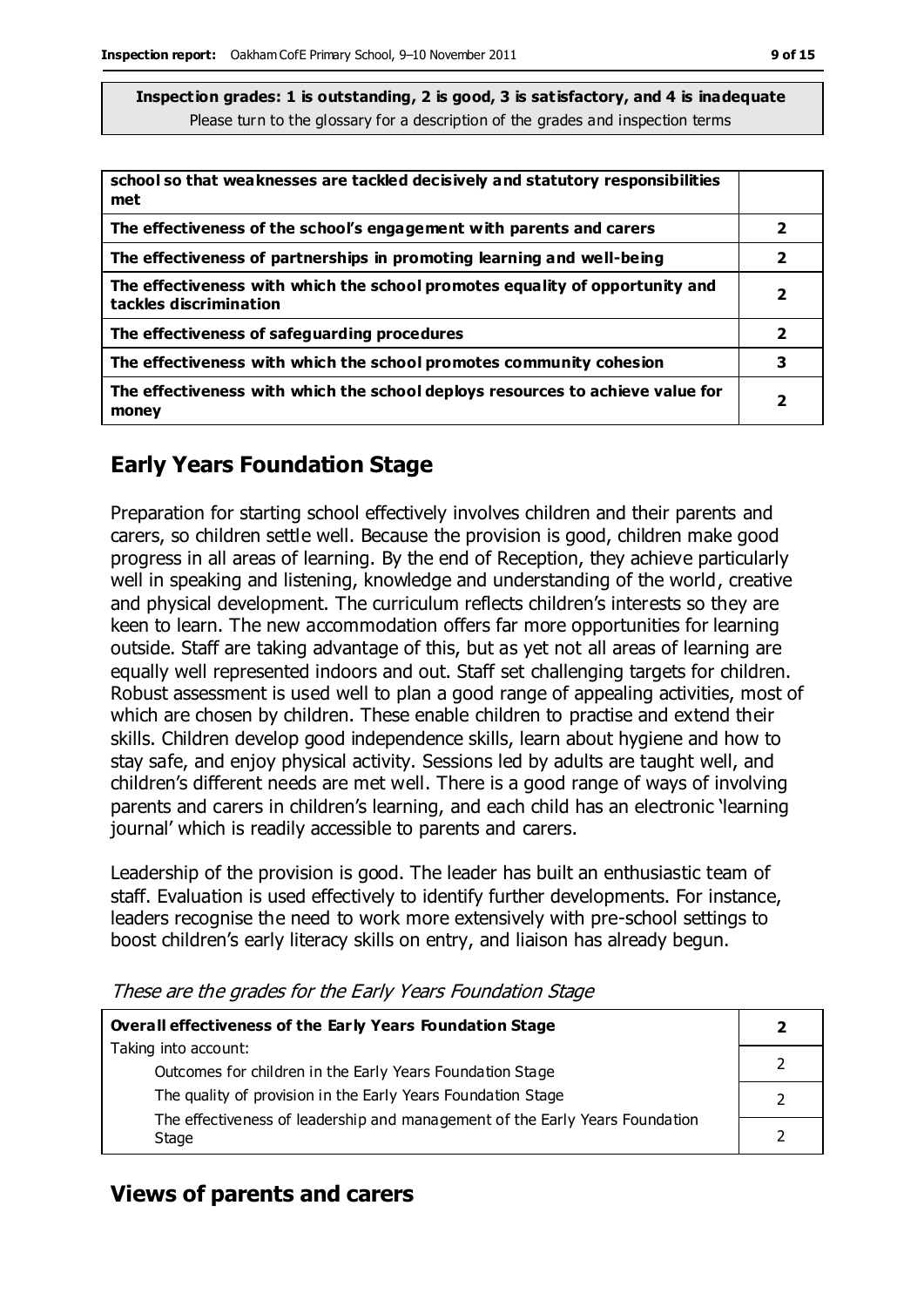In a relatively low return of completed questionnaires, parents and carers were generally very positive about the school. Those who spoke informally to an inspector were similarly positive. Through the questionnaires, high proportions indicated that their children enjoy coming and are confident that children are safe at school. A small but significant proportion raised concerns about the information they are given about children's progress and timely communication between school and home. A similar minority were not happy with opportunities for them to support their child's learning. Inspectors looked into these concerns and judged that the school has a good range of ways in which it communicates with parents and carers about events and about children's progress. Although there is a strong reliance on electronic communication, almost all parents and carers have agreed to the use of this method, and those who have not are provided with paper communications. Similarly, there are good opportunities for parents and carers to be involved in helping their children to learn through electronic means.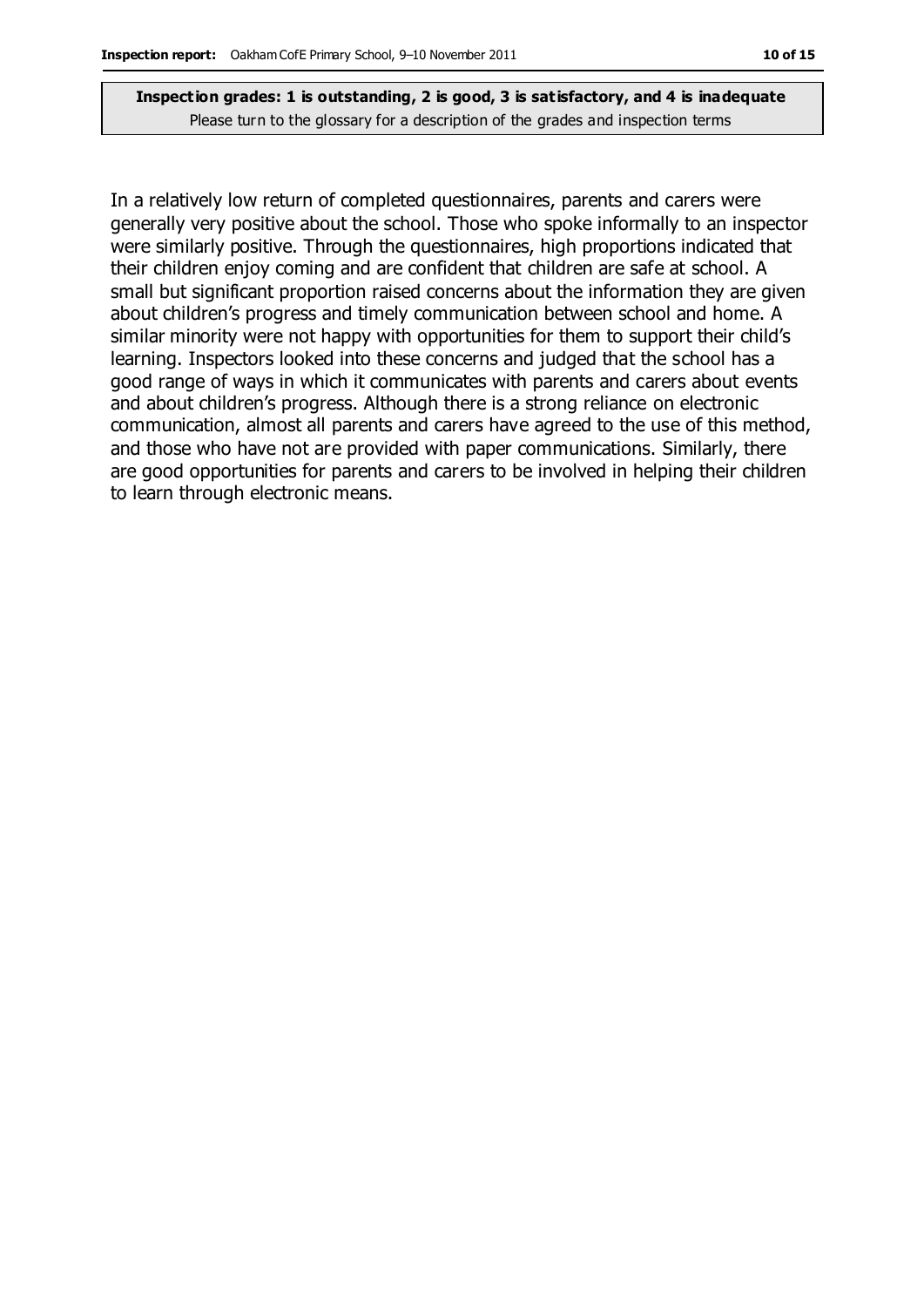#### **Responses from parents and carers to Ofsted's questionnaire**

Ofsted invited all the registered parents and carers of pupils registered at Oakham CofE Primary School to complete a questionnaire about their views of the school.

In the questionnaire, parents and carers were asked to record how strongly they agreed with 13 statements about the school.

The inspection team received 58 completed questionnaires by the end of the on-site inspection. In total, there are 283 pupils registered at the school.

| <b>Statements</b>                                                                                                                                                                                                                                       | <b>Strongly</b><br>agree |               | <b>Agree</b> |               | <b>Disagree</b> |                | <b>Strongly</b><br>disagree |                |
|---------------------------------------------------------------------------------------------------------------------------------------------------------------------------------------------------------------------------------------------------------|--------------------------|---------------|--------------|---------------|-----------------|----------------|-----------------------------|----------------|
|                                                                                                                                                                                                                                                         | <b>Total</b>             | $\frac{1}{2}$ | <b>Total</b> | $\frac{1}{2}$ | <b>Total</b>    | $\frac{1}{2}$  | <b>Total</b>                | $\frac{1}{2}$  |
| My child enjoys school                                                                                                                                                                                                                                  | 49                       | 84            | 9            | 16            | 0               | $\mathbf{0}$   | $\mathbf 0$                 | $\mathbf 0$    |
| The school keeps my child<br>safe                                                                                                                                                                                                                       | 50                       | 86            | 8            | 14            | $\mathbf{0}$    | $\mathbf{0}$   | $\mathbf 0$                 | $\mathbf 0$    |
| The school informs me about<br>my child's progress                                                                                                                                                                                                      | 36                       | 62            | 15           | 26            | 6               | 10             | $\mathbf{1}$                | $\overline{2}$ |
| My child is making enough<br>progress at this school                                                                                                                                                                                                    | 31                       | 53            | 23           | 40            | 4               | $\overline{7}$ | $\mathbf 0$                 | $\mathbf 0$    |
| The teaching is good at this<br>school                                                                                                                                                                                                                  | 36                       | 62            | 19           | 33            | 3               | 5              | $\mathbf 0$                 | $\mathbf 0$    |
| The school helps me to<br>support my child's learning                                                                                                                                                                                                   | 26                       | 45            | 25           | 43            | $\overline{7}$  | 12             | $\Omega$                    | $\mathbf 0$    |
| The school helps my child to<br>have a healthy lifestyle                                                                                                                                                                                                | 29                       | 50            | 24           | 41            | $\overline{2}$  | $\overline{3}$ | $\mathbf 0$                 | $\mathbf 0$    |
| The school makes sure that<br>my child is well prepared for<br>the future (for example<br>changing year group,<br>changing school, and for<br>children who are finishing<br>school, entering further or<br>higher education, or entering<br>employment) | 31                       | 53            | 20           | 34            | $\overline{4}$  | $\overline{7}$ | $\mathbf{0}$                | $\mathbf 0$    |
| The school meets my child's<br>particular needs                                                                                                                                                                                                         | 33                       | 57            | 20           | 34            | 4               | $\overline{7}$ | $\mathbf 0$                 | $\mathbf 0$    |
| The school deals effectively<br>with unacceptable behaviour                                                                                                                                                                                             | 26                       | 45            | 28           | 48            | 3               | 5              | $\mathbf 0$                 | $\mathbf 0$    |
| The school takes account of<br>my suggestions and<br>concerns                                                                                                                                                                                           | 28                       | 48            | 22           | 38            | $\overline{2}$  | 3              | $\overline{2}$              | 3              |
| The school is led and<br>managed effectively                                                                                                                                                                                                            | 33                       | 57            | 24           | 41            | $\mathbf{1}$    | $\overline{2}$ | $\mathbf 0$                 | $\mathbf 0$    |
| Overall, I am happy with my<br>child's experience at this<br>school                                                                                                                                                                                     | 46                       | 79            | 11           | 19            | 0               | 0              | $\mathbf{1}$                | $\overline{2}$ |

The table above summarises the responses that parents and carers made to each statement. The percentages indicate the proportion of parents and carers giving that response out of the total number of completed questionnaires. Where one or more parents and carers chose not to answer a particular question, the percentages will not add up to 100%.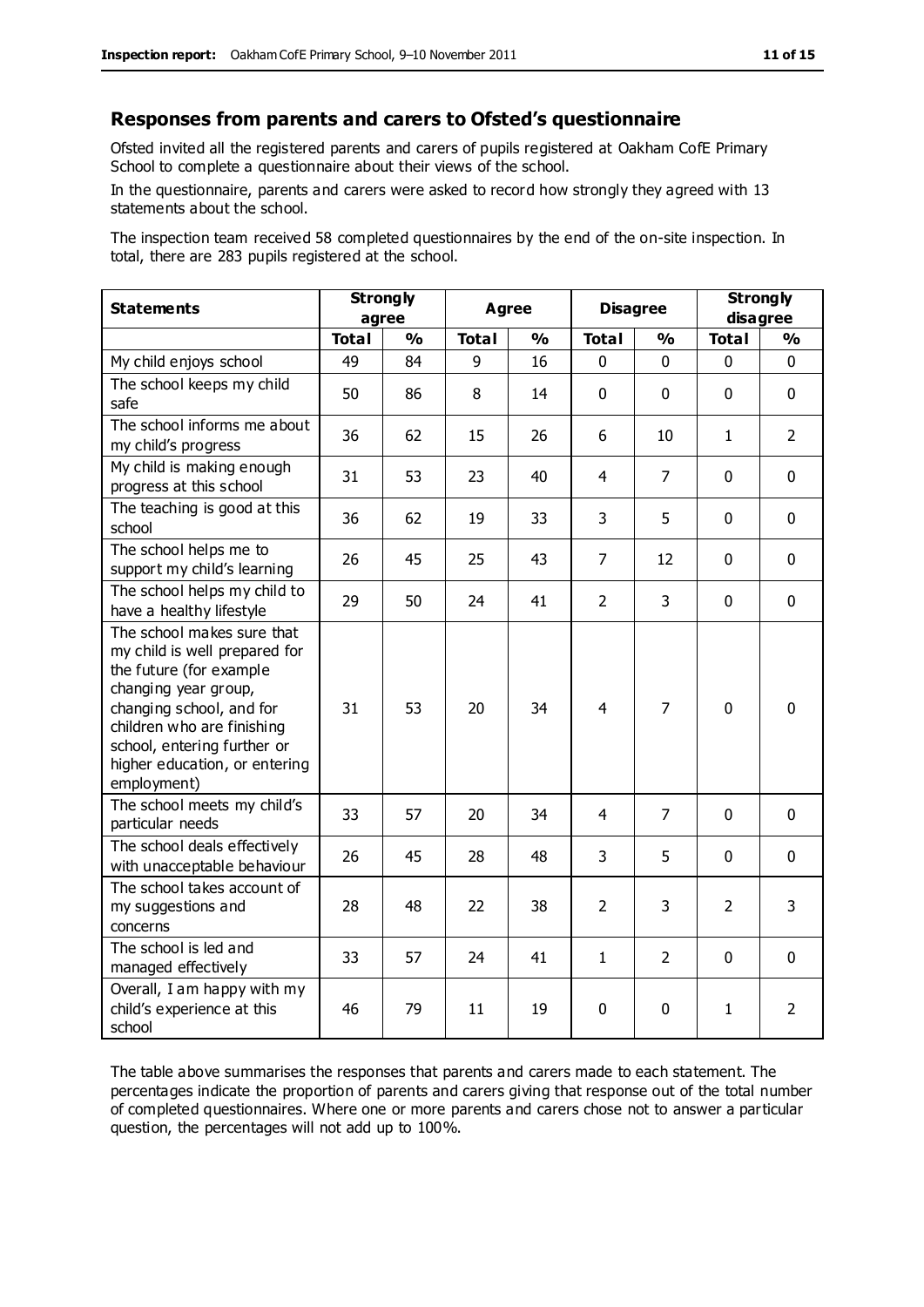### **Glossary**

#### **What inspection judgements mean**

| Grade   | <b>Judgement</b> | <b>Description</b>                                            |
|---------|------------------|---------------------------------------------------------------|
| Grade 1 | Outstanding      | These features are highly effective. An outstanding           |
|         |                  | school provides exceptionally well for all its pupils' needs. |
| Grade 2 | Good             | These are very positive features of a school. A school        |
|         |                  | that is good is serving its pupils well.                      |
| Grade 3 | Satisfactory     | These features are of reasonable quality. A satisfactory      |
|         |                  | school is providing adequately for its pupils.                |
| Grade 4 | Inadequate       | These features are not of an acceptable standard. An          |
|         |                  | inadequate school needs to make significant                   |
|         |                  | improvement in order to meet the needs of its pupils.         |
|         |                  | Ofsted inspectors will make further visits until it           |
|         |                  | improves.                                                     |

#### **Overall effectiveness of schools**

|                       | Overall effectiveness judgement (percentage of schools) |      |                     |                   |
|-----------------------|---------------------------------------------------------|------|---------------------|-------------------|
| <b>Type of school</b> | <b>Outstanding</b>                                      | Good | <b>Satisfactory</b> | <b>Inadequate</b> |
| Nursery schools       | 43                                                      | 47   | 10                  |                   |
| Primary schools       | 6                                                       | 46   | 42                  |                   |
| Secondary             | 14                                                      | 36   | 41                  |                   |
| schools               |                                                         |      |                     |                   |
| Sixth forms           | 15                                                      | 42   | 41                  | 3                 |
| Special schools       | 30                                                      | 48   | 19                  |                   |
| Pupil referral        | 14                                                      | 50   | 31                  |                   |
| units                 |                                                         |      |                     |                   |
| All schools           | 10                                                      | 44   | 39                  |                   |

New school inspection arrangements were introduced on 1 September 2009. This means that inspectors now make some additional judgements that were not made previously.

The data in the table above are for the period 1 September 2010 to 8 April 2011 and are consistent with the latest published official statistics about maintained school inspection outcomes (see [www.ofsted.gov.uk\)](http://www.ofsted.gov.uk/).

The sample of schools inspected during 2010/11 was not representative of all schools nationally, as weaker schools are inspected more frequently than good or outstanding schools.

Percentages are rounded and do not always add exactly to 100.

Sixth form figures reflect the judgements made for the overall effectiveness of the sixth form in secondary schools, special schools and pupil referral units.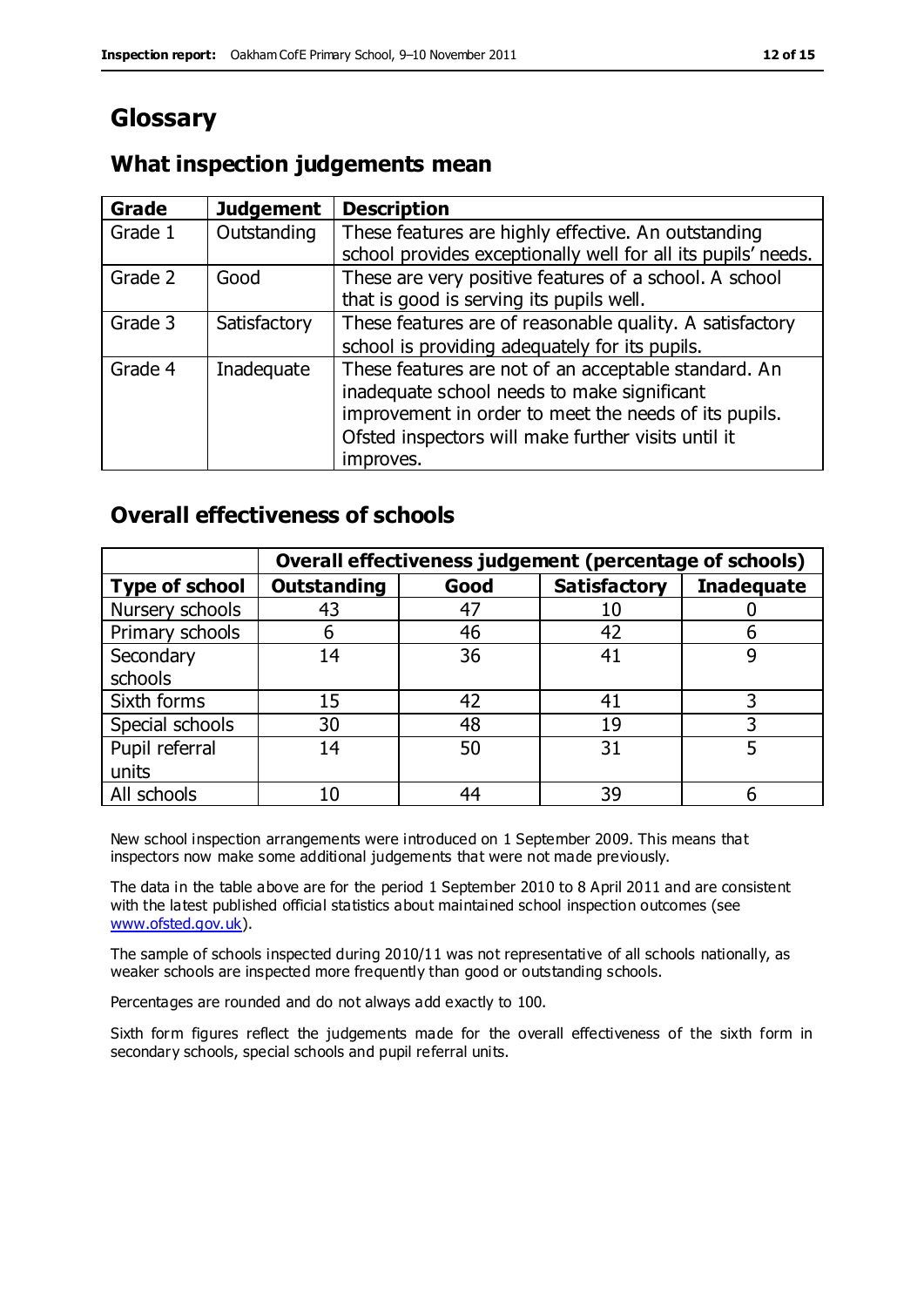## **Common terminology used by inspectors**

| Achievement:               | the progress and success of a pupil in their<br>learning, development or training.                                                                                                                                                                                                                                           |  |  |
|----------------------------|------------------------------------------------------------------------------------------------------------------------------------------------------------------------------------------------------------------------------------------------------------------------------------------------------------------------------|--|--|
| Attainment:                | the standard of the pupils' work shown by test and<br>examination results and in lessons.                                                                                                                                                                                                                                    |  |  |
| Capacity to improve:       | the proven ability of the school to continue<br>improving. Inspectors base this judgement on what<br>the school has accomplished so far and on the<br>quality of its systems to maintain improvement.                                                                                                                        |  |  |
| Leadership and management: | the contribution of all the staff with responsibilities,<br>not just the headteacher, to identifying priorities,<br>directing and motivating staff and running the<br>school.                                                                                                                                                |  |  |
| Learning:                  | how well pupils acquire knowledge, develop their<br>understanding, learn and practise skills and are<br>developing their competence as learners.                                                                                                                                                                             |  |  |
| Overall effectiveness:     | inspectors form a judgement on a school's overall<br>effectiveness based on the findings from their<br>inspection of the school. The following judgements,<br>in particular, influence what the overall<br>effectiveness judgement will be.                                                                                  |  |  |
|                            | The school's capacity for sustained<br>×<br>improvement.<br>Outcomes for individuals and groups of<br>п<br>pupils.<br>The quality of teaching.<br>The extent to which the curriculum meets<br>pupils' needs, including, where relevant,<br>through partnerships.<br>The effectiveness of care, guidance and<br>ш<br>support. |  |  |
| Progress:                  | the rate at which pupils are learning in lessons and<br>over longer periods of time. It is often measured<br>by comparing the pupils' attainment at the end of a<br>key stage with their attainment when they started.                                                                                                       |  |  |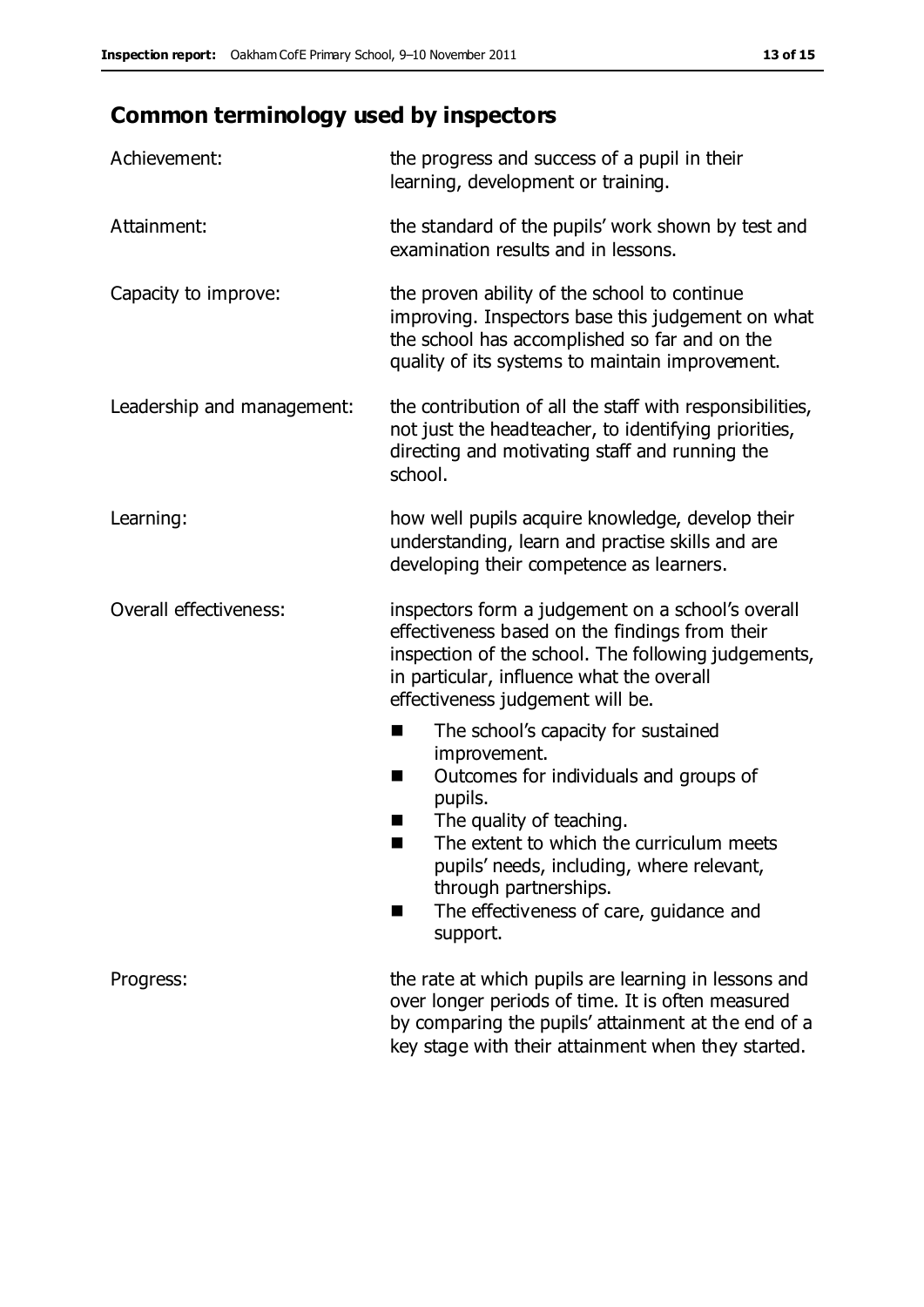#### **This letter is provided for the school, parents and carers to share with their children. It describes Ofsted's main findings from the inspection of their school.**



11 November 2011

Dear Pupils

#### **Inspection of Oakham CofE Primary School, Oakham, LE15 6GY**

Thank you for welcoming us to your 'new' school and for telling us how you are finding things now that you have moved in and settled down.

We found that yours is a good school. The new building is splendid and you have played an important part in deciding what it will be like. We were impressed with how well you adopt healthy lifestyles, eating and drinking healthily at school, taking plenty of physical exercise and spreading the word as Olympic Ambassadors and through the Fair Trade tuck shop. Another really positive thing about the school is the way the headteacher and governing body have worked together to achieve the building of the new school. We were pleased to hear that most of you feel safe in school. You do a good deal to help your school community and those in the local area. You also make good progress in your basic skills, as well as learning enterprise skills so you are well prepared to go on to secondary school. You told us how much you enjoy school and that you find topics interesting and enjoyable. The staff take good care of you. They guide and support you well. We were particularly pleased to see that the children who do not find it easy to learn are included well in the school's life and activities, and that everyone gets on well together.

The headteacher, governing body and staff work hard to improve the school. The teaching in most lessons is good, but we have asked them to make sure that it is good or better in every lesson. For those pupils who find learning particularly difficult, we have asked staff to set targets that the pupils are more likely to achieve and to follow their progress and see how well they do at the end of Year 2 and Year 6. The staff are also going to set targets in their plans for development, so that they will be able to show whether the work they have done has had a good effect.

You can help the school to improve by attending as often as you can. Have a happy Christmas.

Yours sincerely

Sue Aldridge Lead inspector